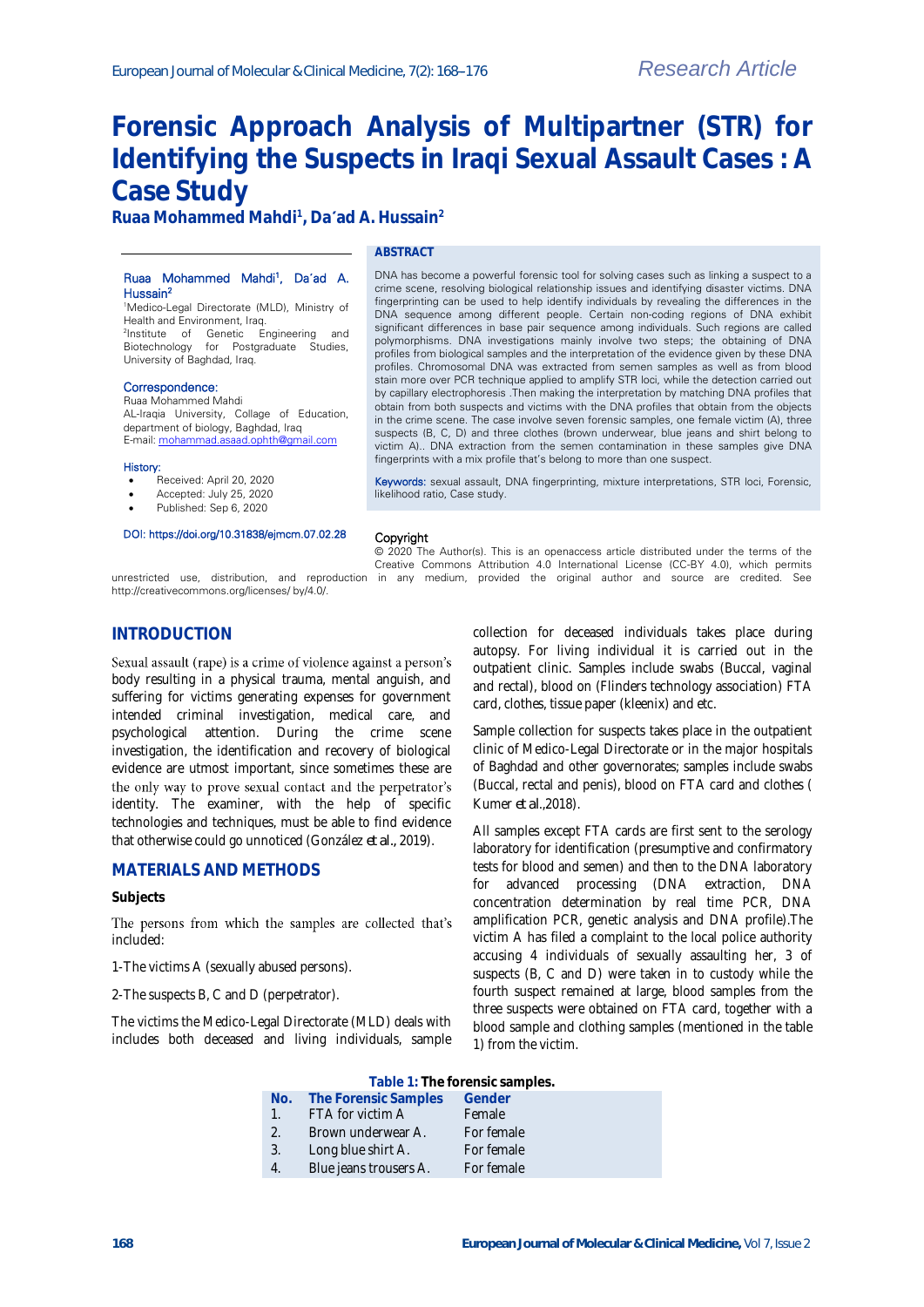| 5. | <b>EXAMPLE FTA for suspect B.</b> | Male |
|----|-----------------------------------|------|
|    | FTA for suspect C.                | Male |
|    | 7. FTA for suspect D.             | Male |

#### **Sampling**

Blood Stain Samples Collection and Direct Amplification of DNA from Storage Card (FTA) Punches for victim A and suspects B, C and D. Presumptive tests for semen by UV LAMP and Confirmatory test by RSID-Semen (Rapid Stain Identification of Human Semen) kit (Forensics,2016) for samples (brown underwear, blue shirt and blue jeans trousers). By the DNA IQ<sup>™</sup> Casework Pro Kit for Maxwell® 16 is used with the Maxwell® 16 Instrument configured for low elution volume (LEV) and is specifically designed for optimal DNA extraction from forensic Casework samples (Corporation, 2016). By The PowerQuant® System which is a five dye, four target hydrolysis probes based qPCR multiplex that amplifies multicopy targets to quantify the

total human and human male DNA present in a sample. The system also amplifies an additional multicopy target to assess the degree of DNA degradation. Additionally, the PowerQuant® System includes an internal PCR control (IPC) to detect inhibitors in an amplification reaction (Corporation, 2015-2018). Then Polymerase chain reaction, Capillary Electrophoresis and Genetic analysis (pre and post PCR) by The PowerPlex® 21 and Powerplex Fusion Systems using the Applied Biosystems® 3130 XL Genetic Analyzer (Corporation, 2016).The table (2) shows the serological tests and DNA concentration for samples no.2 (brown underwear A), no.3 (long blue shirt A) and no.4 (blue jeans trousers A). And the results are as follows:

| Table 2: The results for serological tests and DNA concentration determination. |  |  |
|---------------------------------------------------------------------------------|--|--|
|                                                                                 |  |  |

| Sample no. | Serological tests | Real time PCR (DNA concentration) |
|------------|-------------------|-----------------------------------|
|            | + ye semen        | $13.8 \text{ ng}/ \text{ µl}$     |
|            | + ye semen        | $3.4 \text{ ng}/ \text{ µ}$       |
|            | + ye semen        | $1.5 \text{ ng}/ \mu$             |
|            |                   |                                   |

In this table serological tests showed positive results for all samples (semen), and showed that sample no.2 (brown underwear A) represent the highest DNA concentration

(13.8 ng/ $\mu$ l), while sample no.4 (blue jeans trousers A) represent the lowest DNA concentration (1.5 ng/ $\mu$ l).

**Table 3: PCR Amplification Mix for Direct Amplification of DNA from Storage Card Punches using powerple21 and powerplex fusion kits (Corporation, 2016).**

| Component Powerplex 21                       | Component Powerplex Fusion                       | <b>Volume</b><br>Reaction | per |
|----------------------------------------------|--------------------------------------------------|---------------------------|-----|
| Water, amplification Grade                   | Water, amplification Grade                       | 15 µl                     |     |
| PowerPlex <sup>®</sup> 21.5X Master Mix      | PowerPlex <sup>®</sup> Fusion 5X Master Mix      | $5.0 \mu l$               |     |
| PowerPlex <sup>®</sup> 21.5X Primer Pair Mix | PowerPlex <sup>®</sup> Fusion 5X Primer Pair Mix | $5.0 \mathrm{ul}$         |     |
| Total volume                                 | Total volume                                     | $25 \mu$                  |     |



**Figure 1: The thermal cycling protocol for the GeneAmp® PCR System 9700 thermal cycler for direct amplification (Corporation, 2016).**

## **Statistical Calculations**

By using GeneMapper® *ID-X* Software version 1.5 which is an automated genotyping software solution for all human identification (HID) data analysis needs, including forensic casework, data basing, and paternity testing. Table 4 show

statistical calculations parameters (Profile Frequency PF, Random Match Probability RMP, Likelihood Ratio LR and Combined Probability of Inclusion/Exclusion CPI/CPE (Buckleton *et al.,* 2016).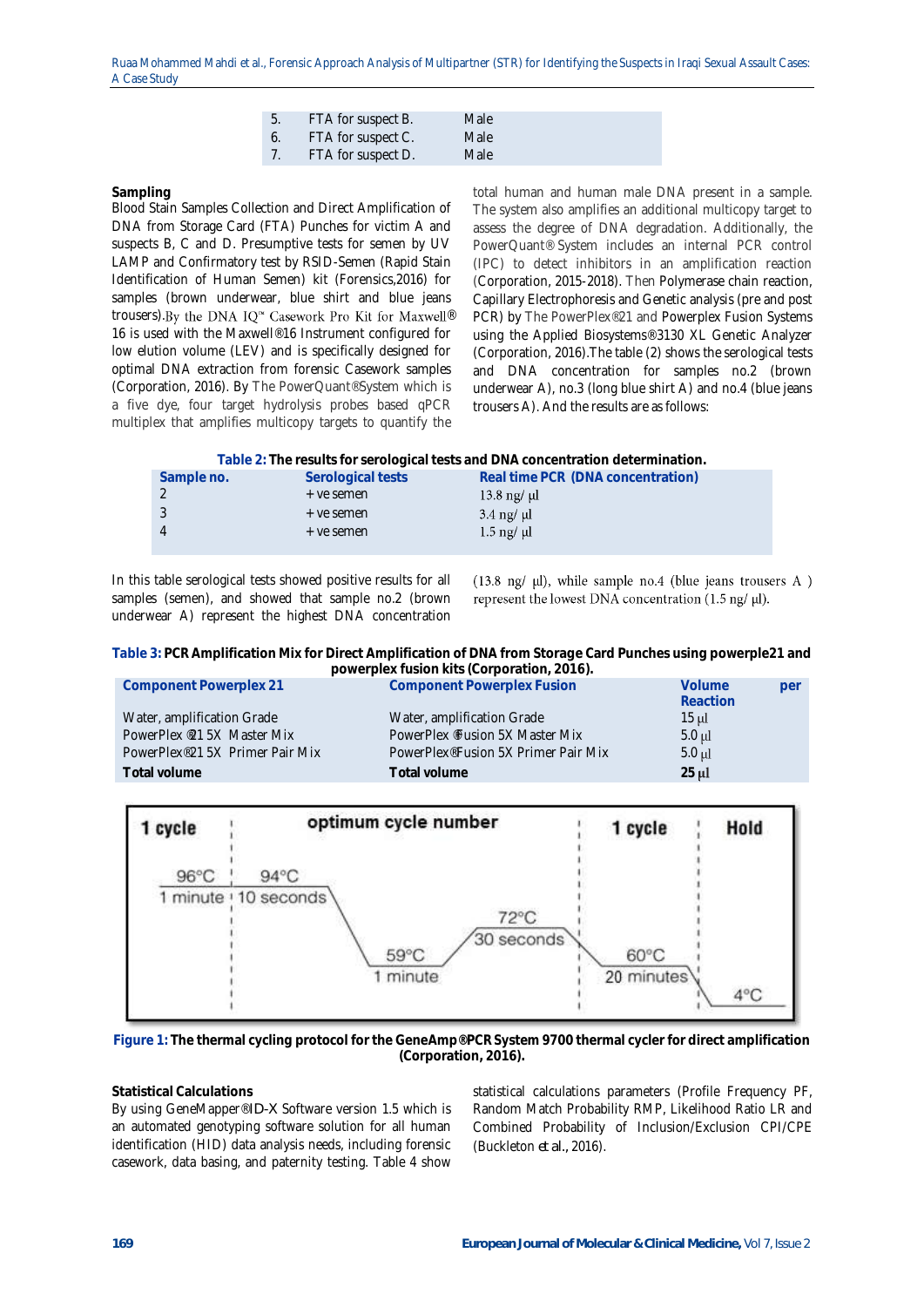|                   |            | Table 4: statistical calculations |                |                                      |  |  |  |  |
|-------------------|------------|-----------------------------------|----------------|--------------------------------------|--|--|--|--|
| Statistical       | Profile    | Random Match                      | Likelihood     | Combined<br>Probability<br><b>of</b> |  |  |  |  |
| parameter         | Frequency  | Probability RMP                   | <b>RatioLR</b> | Inclusion/Exclusion                  |  |  |  |  |
| <b>Samples</b>    | РF         |                                   |                | CPI/CPF                              |  |  |  |  |
| FTA victim A      | 1.5968E-30 | 1 in 6.2624F29                    | 6.2624F29      |                                      |  |  |  |  |
| FTA suspect B     | 3.6217F-25 | 1 in 2.7611F24                    | 2.7611F24      |                                      |  |  |  |  |
| FTA suspect C     | 2.0491F-28 | 1 in 4,8802F27                    | 4.8802F27      | ----------------                     |  |  |  |  |
| FTA suspect D     | 1.3145E-23 | 1 in 7.6072E22                    | 7.6072E22      | .                                    |  |  |  |  |
| Brown underwear A |            |                                   |                | CPI=1 in 2.8828E1                    |  |  |  |  |
|                   |            |                                   |                | $CPE = 96.5311$ % for American       |  |  |  |  |
| Blue jeans A      | 9.8208F-26 | 1 in 1.0183E25                    | 1.0183E25      | CPI=1 in 9.0018E0                    |  |  |  |  |
|                   |            |                                   |                | CPE=88.8911 % for American           |  |  |  |  |
| Blue shirt A      | 1.3145E-23 | 1 in 7.6072E22                    | 7.6072E22      |                                      |  |  |  |  |
|                   |            |                                   |                |                                      |  |  |  |  |

## **RESULTS AND DISCUSSIONS**

The data analyzed using GeneMapper ®ID software, version 3.2 from applied biosystems, following PowerPlex®21 System and PowerPlex Fusion technical manual to created panels, bins and stutter text files to allow automatic assignment of genotypes. Profiles are considered reportable if results are obtained from a minimum of 18 STR loci and Amelogenin; homozygotes are called with a minimum Relative Fluorescent Unit (RFU) threshold of 300 and heterozygotes are called with a minimum RFU threshold of 50 and each allele should be confirmed by double amplification.

The work conducted by a forensic examiner (i.e., DNA analyst) summarized in to a laboratory report. Which is based on standard operating procedures that must be followed. Prior to release of a lab report, data and conclusions are vetted through an internal review process culminating with a second reviewer and/or the DNA technical leader approving the work (Yang *et al.,* 2019).

Generally, the process of comparing two or more samples is limited to one of three possible outcomes that are submitted in a case report:

1. Inclusion (match): Peaks between the compared STR profiles have the same genotypes and no unexplained differences exist between the samples. Statistical evaluation of the significance of the match is usually cited in the match

report. Alternatives for presentation of a match range from statements of identity, to computations of the likelihood ratio for the hypothesis that the defendant is the source, to descriptions of random match probabilities in various populations, to a simple qualitative report of a match with no statistics behind its significance.

2. Exclusion (nonmatch): The genotype comparison shows profile differences that can only be explained by the two samples originating from different sources.

3. Inconclusive: The data does not support a conclusion as to whether the profiles match. This finding might be reported if two analysts remain in disagreement after review and discussion of the data and it is felt that insufficient information exists to support any conclusion (Butler, 2015).

• Typically if 2, 3, or 4 alleles then 2 contributors

• If 5 or 6 alleles per locus then 3 contributors

• If  $>6$  alleles in a single locus, then  $>4$  contributors (Butler *et al.,* 2015).

**DNA Fingerprints for References and Mixed Profiles** By using pre and post PCR kits (powerplex21 and powerplex fusion kits), the forensic samples underwent amplification then genetic analysis by capillary electrophoresis using Genetic analyzer 3130 xl and the DNA profiles were obtained by using GeneMapper ID software version 3.2.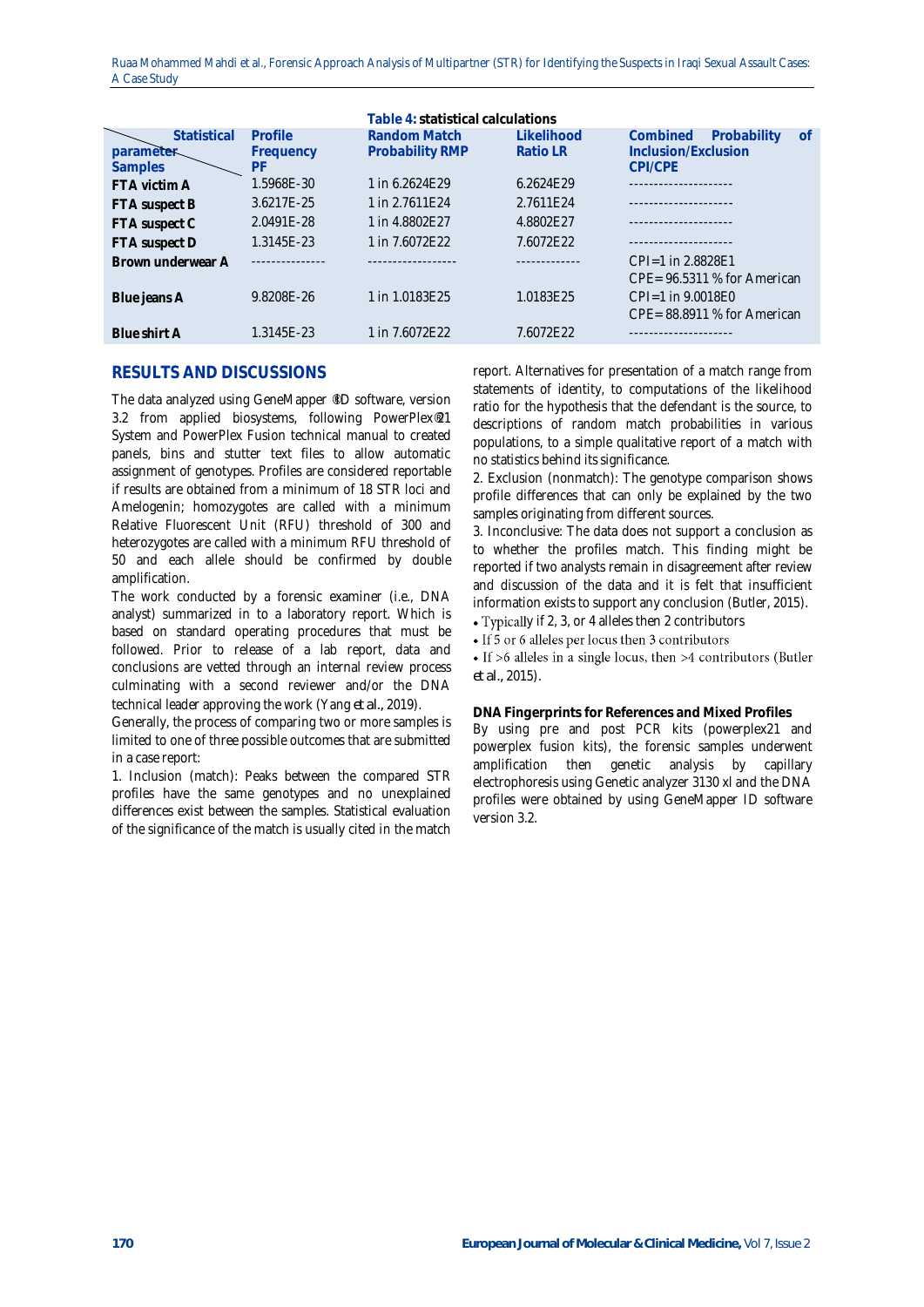

**Figure 2: DNA profile for brown underwear A.**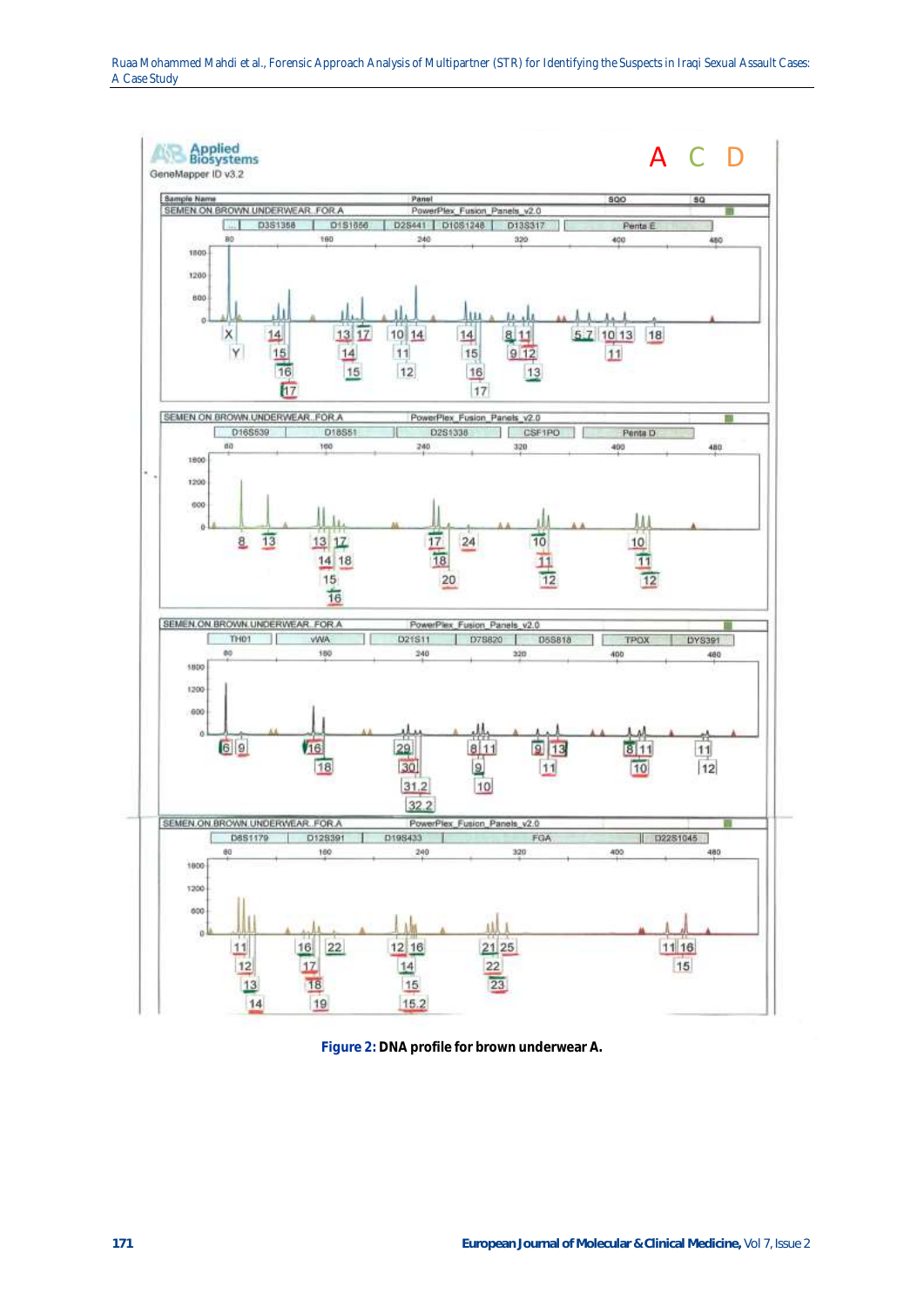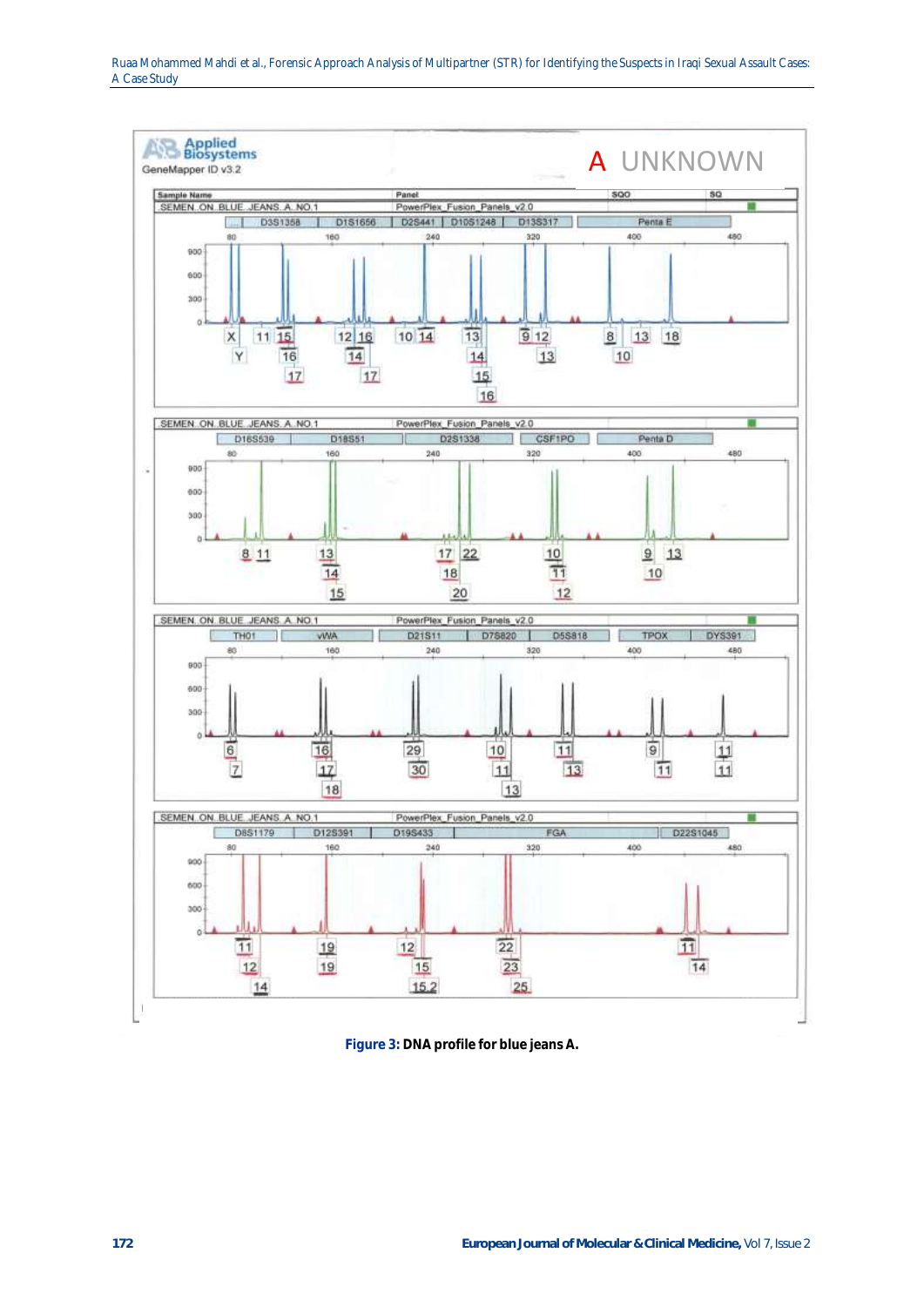

### **Figure 4: DNA profile for blue shirt A.**

**Comparison of Allelic Numbers of DNA profiles Between Victim A, Suspects B, C, D and the Clothes for Victim A** The comparison between FTA for victim A, suspects and brown underwear for victim A throughout estimation of allelic numbers were applied in table 5.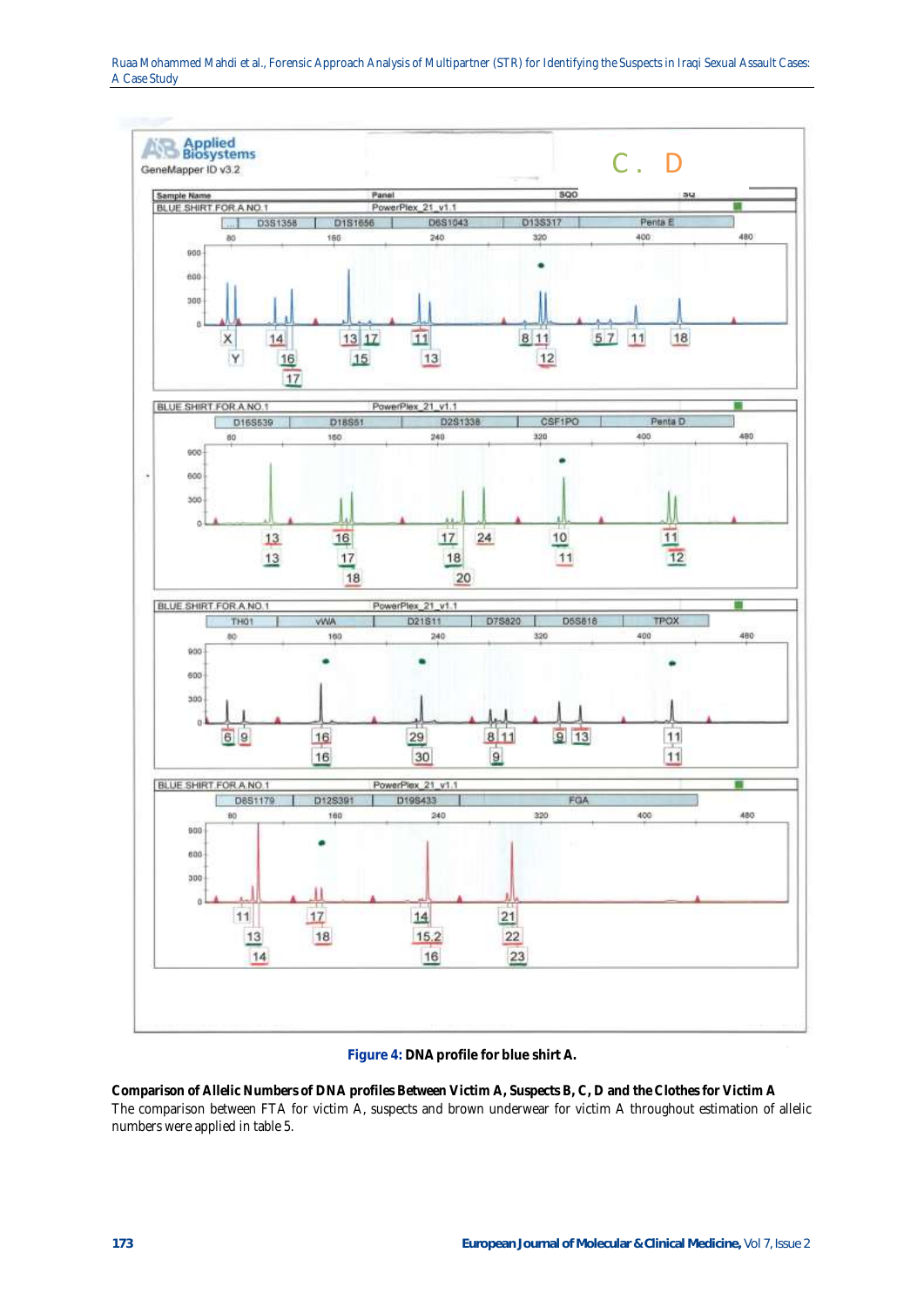| Sample<br>Loci | <b>FTA A</b> | FTA B     | FTA C   | FTA D     | Brown underwear A |    |      |      |    |    |
|----------------|--------------|-----------|---------|-----------|-------------------|----|------|------|----|----|
| AMELO.         | X, X         | X,Y       | X,Y     | X,Y       | $\times$          | Y  |      |      |    |    |
| D3S1358        | 15,17        | 15,15     | 16,17   | 14,17     | 14                | 15 | 16   | 17   |    |    |
| D1S1656        | 14,17        | 16,16     | 15,17   | 13,13     | 13                | 14 | 15   | 17   |    |    |
| D13S317        | 9,12         | 8,12      | 8,13    | 11,12     | 8                 | 9  | 11   | 12   | 13 |    |
| Penta E        | 10,13        | 13,16     | 5,7     | 11,18     | 5                 | 7  | 10   | 11   | 13 | 18 |
| D16S539        | 8,8          | 11,12     | 13,13   | 13,13     | 8                 | 13 |      |      |    |    |
| D18S51         | 13,14        | 14,18     | 16,17   | 16,18     | 13                | 14 |      | 16   | 17 | 18 |
| D2S1338        | 17,18        | 20,25     | 17,18   | 20,24     | 17                | 18 | 20   | 24   |    |    |
| CSF1PO         | 11,12        | 11,12     | 10, 12  | 11,11     | 10                | 11 | 12   |      |    |    |
| Penta D        | 10,10        | 9,9       | 11,12   | 11,12     | 10                | 11 | 12   |      |    |    |
| <b>TH01</b>    | 6,6          | 6,7       | 6,6     | 6,9       | 6                 | 9  |      |      |    |    |
| <b>VWA</b>     | 16,18        | 16,19     | 16,18   | 16,16     | 16                | 18 |      |      |    |    |
| D21S11         | 30,31.2      | 28,30.2   | 29,32.2 | 30,30     | 29                | 30 | 31.2 | 32.2 |    |    |
| D7S820         | 10,10        | 8,10      | 9,9     | 8,11      | 8                 | 9  | 10   | 11   |    |    |
| D5S818         | 11,13        | 11,11     | 9,13    | 9,13      | 9                 | 13 | 11   |      |    |    |
| <b>TPOX</b>    | 8,11         | 8,10      | 8,10    | 11,11     | 8                 | 11 | 10   |      |    |    |
| D8S1179        | 11,12        | 12,15     | 13,13   | 14,14     | 11                | 12 | 13   | 14   |    |    |
| D12S391        | 18,19        | 19,19     | 16,22   | 17,18     | 16                | 17 | 18   | 19   | 22 |    |
| D19S433        | 12,15        | 13.2,15.2 | 14,16   | 15.2,15.2 | 12                | 14 | 15   | 15.2 | 16 |    |
| FGA            | 23,25        | 22,22     | 21,23   | 22,22     | 21                | 22 | 23   | 25   |    |    |

**Table 5: Show the numbers of alleles in DNA profiles for A,B,C,D and brown underwear A**

 Coloured dotes that is noted in DNA profiles are referred to partial (incomplete) profile. The results show that:

 The DNA profiles were obtained for the samples no. 1,5,6 and 7 that belong to FTA cards for victim A, suspects (B,C and D) respectively .

 For the sample no. 2 (brown underwear A), a mixed DNA profile was obtained that is belong to more than one persons (contain all genetic markers for victim A and suspects C and D).

On the other hand, the comparison between FTA for victim A, suspects B, C, D and blue jeans and shirt for victim A were illustrated in table 6.

| Sample<br>Loci | <b>FTAA</b> | <b>FTAB</b> | <b>FTAC</b> | <b>FTAD</b> | Blue jeans A |                |      | <b>Blue shirt A</b> |              |                |    |    |
|----------------|-------------|-------------|-------------|-------------|--------------|----------------|------|---------------------|--------------|----------------|----|----|
| AMELO.         | X, X        | X, Y        | X,Y         | X, Y        | $\times$     | Y              |      |                     | $\times$     | Y              |    |    |
| D3S1358        | 15,17       | 15,15       | 16,17       | 14,17       | 15           | 16             | 17   |                     | 14           | 16             | 17 |    |
| D1S1656        | 14,17       | 16,16       | 15,17       | 13,13       | 14           | 16             | 17   |                     | 13           | 15             | 17 |    |
| D13S317        | 9,12        | 8,12        | 8,13        | 11,12       | 9            | 12             | 13   |                     | 8            | 11             | 12 |    |
| Penta E        | 10,13       | 13,16       | 5,7         | 11,18       | 8            | 10             | 13   | 18                  | 5            | $\overline{7}$ | 11 | 18 |
| D16S539        | 8,8         | 11,12       | 13,13       | 13,13       | 8            | 11             |      |                     | 13           | 13             |    |    |
| D18S51         | 13,14       | 14,18       | 16,17       | 16,18       | 13           | 14             | 15   |                     | 16           | 17             | 18 |    |
| D2S1338        | 17,18       | 20,25       | 17,18       | 20,24       | 17           | 18             | 20   | 22                  | 17           | 18             | 20 | 24 |
| CSF1PO         | 11,12       | 11,12       | 10,12       | 11,11       | 10           | 11             | 12   |                     | 10           | 11             |    |    |
| Penta D        | 10,10       | 9,9         | 11,12       | 11,12       | 9            | 10             | 13   |                     | 11           | 12             |    |    |
| <b>TH01</b>    | 6,6         | 6,7         | 6,6         | 6,9         | 6            | $\overline{7}$ |      |                     | 6            | 9              |    |    |
| Vwa            | 16,18       | 16,19       | 16,18       | 16,16       | 16           | 17             | 18   |                     | 16           | 16             |    |    |
| D21S11         | 30,31.2     | 28,30.2     | 29,32.2     | 30,30       | 29           | 30             | 31.2 |                     | 29           | 30             |    |    |
| D7S820         | 10,10       | 8,10        | 9,9         | 8,11        | 10           | 11             | 13   |                     | 8            | 9              | 11 |    |
| D5S818         | 11,13       | 11,11       | 9,13        | 9,13        | 11           | 13             |      |                     | $\mathsf{Q}$ | 13             |    |    |
| <b>TPOX</b>    | 8,11        | 8,10        | 8,10        | 11,11       | 9            | 11             |      |                     | 11           | 11             |    |    |
| D8S1179        | 11,12       | 12,15       | 13,13       | 14,14       | 11           | 12             | 14   |                     | 13           | 14             |    |    |
| D12S391        | 18,19       | 19,19       | 16,22       | 17,18       | 18           | 19             |      |                     | 17           | 18             |    |    |
| D19S433        | 12,15       | 13.2,15.2   | 14,16       | 15.2,15.2   | 12           | 15             | 15.2 |                     | 14           | 15.2           | 16 |    |
| FGA            | 23,25       | 22,22       | 21,23       | 22,22       | 22           | 23             | 25   |                     | 21           | 22             | 23 |    |

**Table 6:** show the numbers of alleles in DNA profiles for A, B, C ,D, blue jeans and shirt A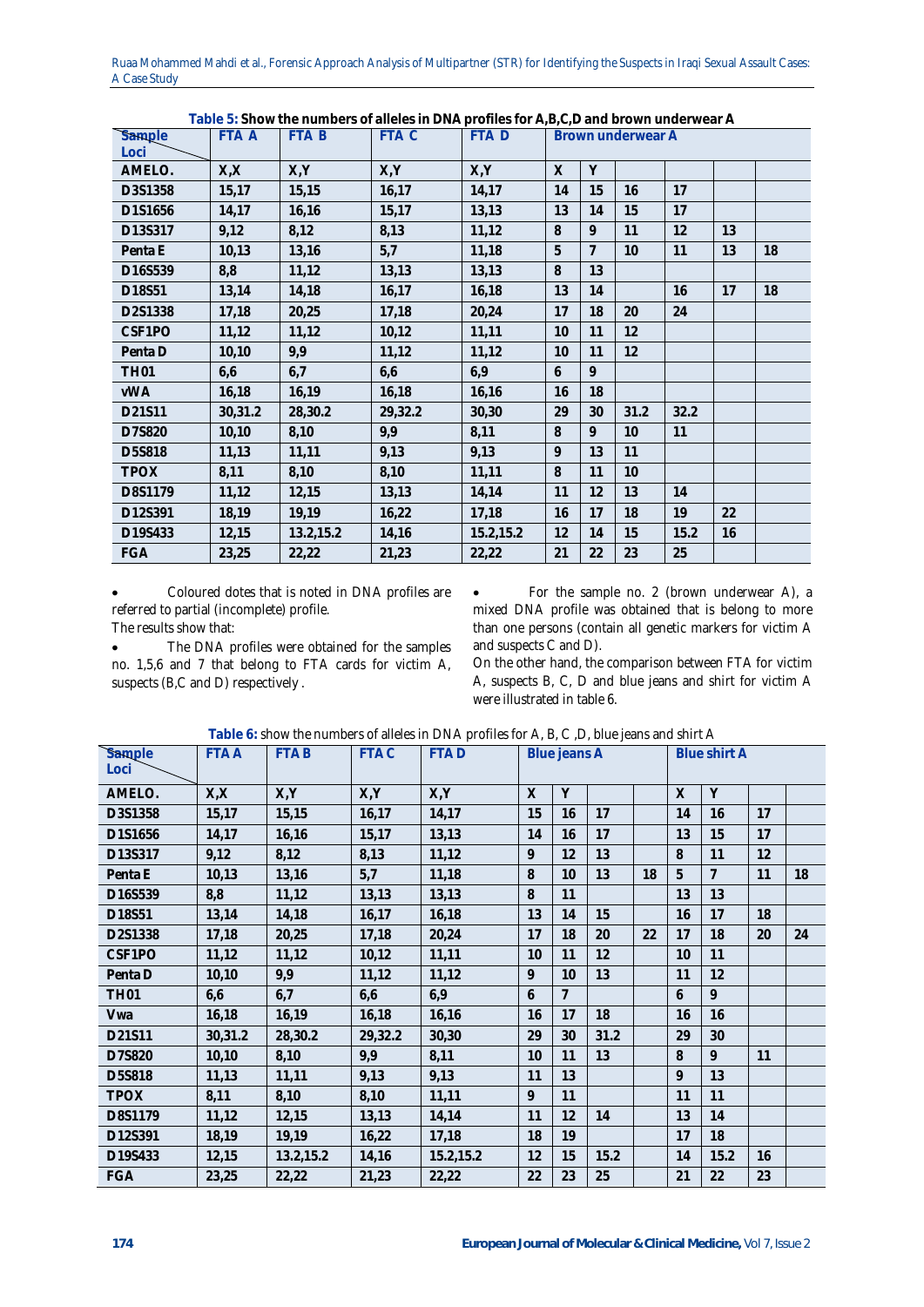The results show that:

 For the sample no.3 (long blue shirt A), a mixed DNA profile was obtained that is match the DNA profile for suspect D as (a major contributor) and partially match (inconclusive) the DNA profile for the suspect C as (a minor contributor).

 For sample no.4 (blue jeans trousers A), a mixed DNA profile was obtained that is match (inclusion) the DNA profile for victim A and DNA profile that is not match (exclusion) the DNA profiles for suspects B, C and D and belong to unknown person (Bieber *et al.,* 2016) .

The DNA profile for brown underwear (Figure 2, table 5) showed some loci with minimum allelic number equal to 2 (D16S639, TH01, VWA and DYS391) while other loci showed maximum allelic number equal to 6 (Penta E and D18S51), which means that the mixed profile belonged to at least 3 contributors, now we have 2 hypotheses; either this profile belongs to the victim A with 2 suspects (may be known or unknown) or it belongs to 3 suspects (also may be known or unknown) from table (5) we showed that the numbers of loci matched (inclusion) the DNA profile for victim A ,suspects C and D. while no match was found for suspect B ,and was thus excluded from the mixed profile. The DNA profile for blue shirt (Figure 4, table 6) showed

minimum allelic number equal to 2 (D6S1043, CSF1P0, Penta D, TH01, D5S818 and D12S391)and maximum allelic number equal to 4 (Penta E and D2S1338), so the profile belongs to 2 contributors ,2 hypotheses can be made; either the mixed profile belongs to victim A and one suspect (may be known or unknown), or the mixed profile belongs to 2 suspect (also may be known or unknown) and the numbers of loci showed matching (inclusion) to DNA profile for suspect D and a partial match (inconclusive) to the DNA profile for suspect C, while suspect B does not appear (exclusion) in the mixed profile (Butler and Gittelson , 2015; Lohmueller and Inman, 2018).

The DNA profile for the blue jeans (Figure 3, table 6) also showed minimum number of loci equal to 2 (D16S539, TH01, D21S11, D5S818, TPOX and D22S1045) and maximum number of loci equal to 4 (D1S1656, D10S1248, Penta E and D2S1338), this means we have 2 contributors; either victim A with one suspect (may be known or unknown) or 2 suspects (also may be known or unknown), the DNA mixed profile in table (6) showed allelic numbers that is matched (inclusion) to the DNA profile for victim A and does not match (exclusion) the DNA profiles for suspects B, C and D and belonged to unknown person (Butler, 2015; Marsden *et al.,*2016).

| Table 7: Shows the summary for the interpretation. |                |                   |                     |  |  |  |  |
|----------------------------------------------------|----------------|-------------------|---------------------|--|--|--|--|
| <b>Samples</b>                                     |                | Blue jeans A      | <b>Blue shirt A</b> |  |  |  |  |
|                                                    |                |                   |                     |  |  |  |  |
|                                                    |                | A                 |                     |  |  |  |  |
|                                                    |                |                   |                     |  |  |  |  |
|                                                    |                |                   | C partial           |  |  |  |  |
|                                                    |                |                   |                     |  |  |  |  |
|                                                    |                | <b>UNKNOWN</b>    |                     |  |  |  |  |
|                                                    | Unknown person | Brown underwear A |                     |  |  |  |  |

## **CONCLUSIONS**

Given the results obtained by studying our case, it is safe to conclude that:

DNA using in forensic investigations to produce legally useful evidence when presented with mixed DNA samples from the saliva, vaginal swabs and rectal swabs that comprise DNA from several minor contributors, such as in cases of group rape. Despite the significant advancements achieved, ongoing enhancements in combinatorial methods are required to account for all the challenges, including those presented by stutter, contamination and artifacts of allelic drop out.

## **CONFLICT OF INTEREST**

### None

## **REFERENCES**

- 1. **Bieber**, F.; Buckleton, J.; Budowle, B.; Butler, J.M. and Coble, M.(2016). Evaluation of forensic DNA mixture evidence: protocol for evaluation, interpretation, and statistical calculations using the combined probability of inclusion. Bio Med Central Genetics, 17 (125)
- 2. **Buckleton** , J.; Bright, J.& Taylor, D. (2016). Forensic DNA Evidence Interpretation.
- 3. **Butler**, J. M. (2015).Advanced Topics in Forensic DNA Typing\_ Interpretation - John M. Butler - Google Books.
- 4. **Butler**, J.M. and Gittelson , S.N. (2015). ISFG(international society for forensic genetics) .Basic STR Interpretation Workshop .
- 5. **Butler**, J.M. and Gittelson , S.N. (2015). ISFG( international society for forensic genetics) .Basic STR Interpretation Workshop .
- 6. **Corporation**, P.(2016).Use of the PowerPlex® Fusion System Technical Manual.
- 7. **Corporation**, P.(2016). PowerPlex 21 System Technical Manual.
- 8. Corporation, P.(2016).DNA IQ<sup>\*</sup> Casework Pro Kit for Maxwell® 16 Technical Manual.
- 9. **Corporation**, P.(2015-2018).PowerQuant® System Quick protocol
- 10. **Forensics**, I. (2016). Rapid stain identification of human semen (RSID-Semen)
- 11. GeneMapper®*ID-X* Software Version 1.5 Mixture Analysis Tool; applied biosystems.
- 12. **González,** B.; Mercado , M.; Salas ,O.; Reyes ,J. ; Ramos, M.; Esquive, E.; Aguilar, G. and Torres,